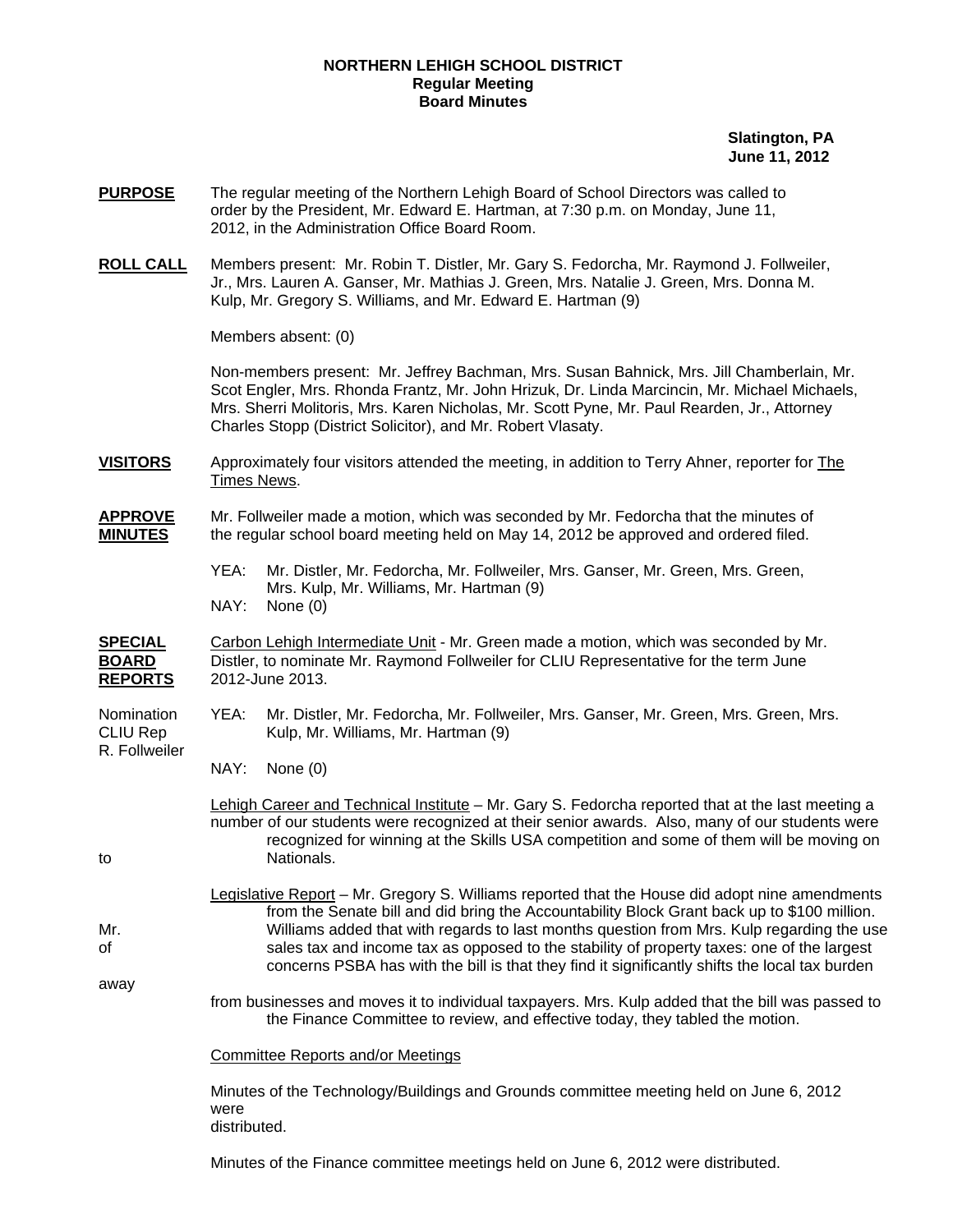Student Representatives to the Board Report - Mr. Michaels noted that Ms. Heather Heiney is attending orientation at Pittsburg University this evening and Mr. Anthony Connell is no longer a student representative. **SPECIAL** Solicitor's Report – Attorney Charles Stopp reported that Northampton County is starting to **BOARD** investigate the amount of real estate taxes collected by third party vendors. At this time **REPORTS** they are just gathering information, but if they attempt to collect the 5% retroactively, **(cont.)** the amount owed would be around \$50,000. Federal and Other Programs Update – Mrs. Karen A. Nicholas reported that the Tech Wizards from Slatington Elementary recently competed in a regional elementary school computer fair. Out of four categories, we won first place in computer fair logo and first place in digital movie making. Business Manager's Report - Mrs. Frantz reported that there was an article in the Morning Call this past weekend regarding the Arena zone using \$2.3 million annually in local EIT revenue. The first quarter of 2012, Northern Lehigh lost \$1,930 so they are anticipating our annual contribution to be about \$7,800. What they don't address is the fact that businesses will be moving into the zone, the employment of construction workers and arena employees. There is a lawsuit and at this time everything is frozen. Mrs. Molitoris announced that the budget is on the agenda for approval tonight. Superintendent's Report Mr. Michaels announced that August 22, 2012 is the tentative date for the dedication/open house for the brand new District Office and Slatington Elementary remodeling project. Mr. Michaels announced that Mrs. Michelle Dotta is the newly elected President for the teachers association. Mrs. Dotta introduced Mr. Eric Schmidt as the treasurer and Mrs. Denise Turoscy as the newly elected second Vice President. Mr. Michaels asked Mr. Robert Vlasaty for an update on the permits for the field turf. Mr. Vlasaty stated that it is in executive review. Mr. Hartman announced that he has reached out to Mr. Glenn Solt, Rep. Julie Harhart, Sen. Argall and Sen. Browne to get this project moving. Mr. Solt was told that they hope to have it done by July 1<sup>st</sup>. Unfortunately, if the permit is not received soon, the contractor will have to push back our project which jeopardizes the home athletic events in the fall. An executive session was held at 7:10 p.m. in the Administration Office Conference Room. **PERSONNEL** Mr. Fedorcha made a motion, which was seconded by Mr. Williams, that the Board of Education approves the following personnel items: Resignations Accept the resignation of Kimberly Jones from her position as High School Technology/ K.Jones Business Education Teacher, effective June 7, 2012. J. Diehl Accept the resignation of Julie Diehl from her position as Slatington Elementary fourth grade teacher, effective June 7, 2012. Appointment Richard Nichol Non-Instruct- Assignment: Second Shift Maintenance Position ional Salary: \$9.00/Hour – 2:30 PM – 11:00 PM – 5 Days/Week Effective June 18, 2012 Unpaid Leave Approve the request of Lynn Haab, Middle School Special Education Teacher, to take an unpaid Of Absence day on May 30, 2012 for the birth of her grandchild. Her request will not be considered a precedent for future requests per correspondence received from the Northern Lehigh Education **Association**. Co-Curricular Erin Ruppell\* Assistant Girl's Basketball Coach-Shared Stipend \$2,268.04

Appointments Brandon Hibbler\* Assistant Girl's Basketball Coach-Shared Stipend \$2,268.04 2012-2013 Sarah Arndt\* MS Girl's Basketball Coach \$4,446.13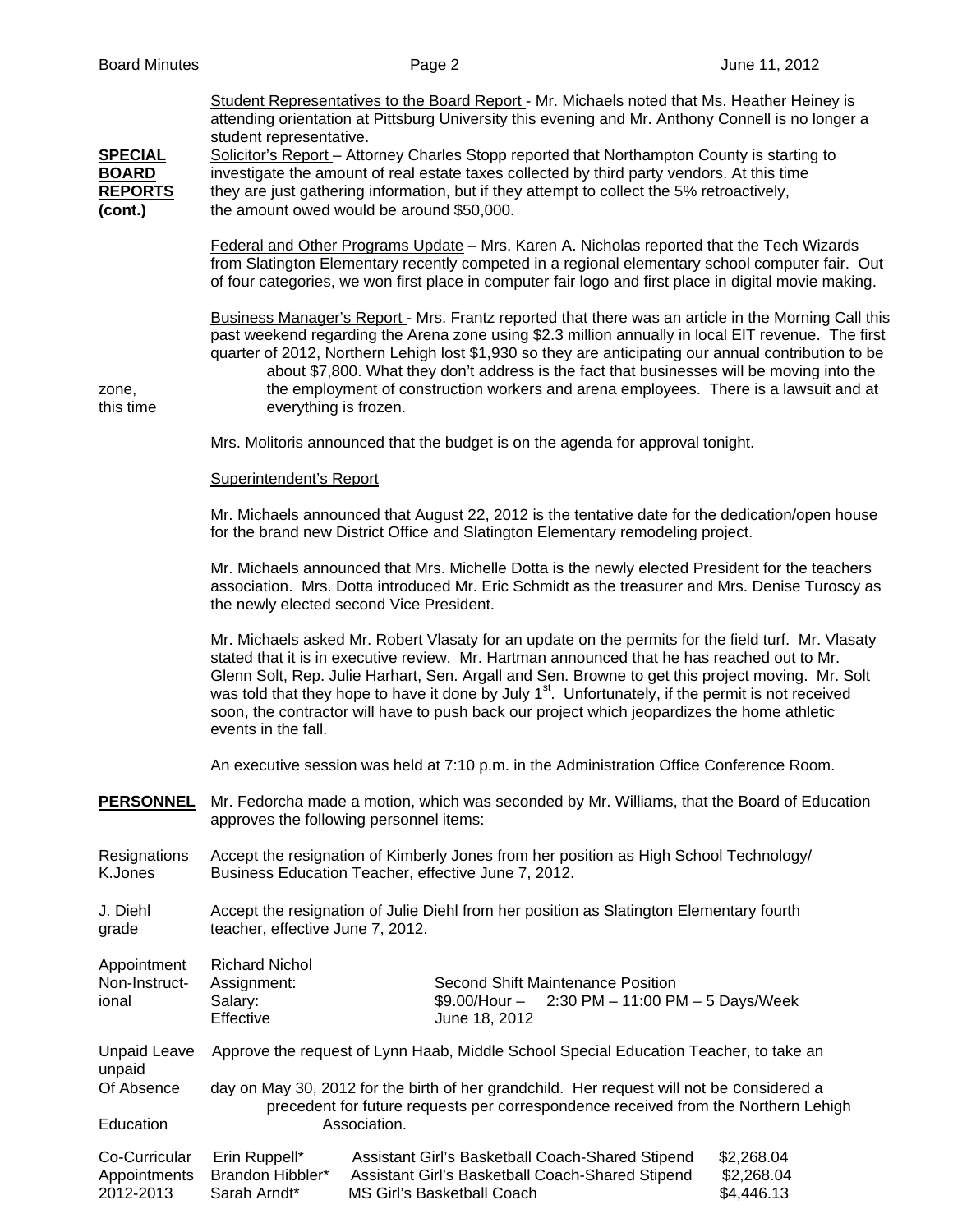## **\*Pending verification of missing personnel file items**

| Co-Curricular<br>Volunteers<br>2012-2013<br><b>PERSONNEL</b> | Mike Hofmann<br>Jaclyn Follweiler<br>Michael Strohl                                                                                                                                                                                                                                              |                    | Assistant Girl's Basketball Coach<br>Assistant MS Girl's Basketball Coach<br>Assistant MS Football Coach |                                                                              |  |  |  |  |
|--------------------------------------------------------------|--------------------------------------------------------------------------------------------------------------------------------------------------------------------------------------------------------------------------------------------------------------------------------------------------|--------------------|----------------------------------------------------------------------------------------------------------|------------------------------------------------------------------------------|--|--|--|--|
| (cont.)<br>Asst. Athletic<br>Director<br>J. Tout             | Approve the appointment of Joseph Tout as Assistant Athletic Director for the 2012-2013<br>school year at a stipend of \$3,500.00. He will assist the Athletic Director in all Athletic<br>Director duties and responsibilities and will be responsible for athletic fund raising<br>activities. |                    |                                                                                                          |                                                                              |  |  |  |  |
| Appointment<br>Instructional<br>A. Kern                      | Andrew Kern<br>Assignment:                                                                                                                                                                                                                                                                       |                    | Secondary Art/Technology Teacher<br>Senior High School replacing Kimberly Jones who                      |                                                                              |  |  |  |  |
|                                                              | Salary:                                                                                                                                                                                                                                                                                          |                    |                                                                                                          | resigned<br>\$48,350 (Bachelors +24 on the 2012-2013 CBA Salary<br>Schedule) |  |  |  |  |
|                                                              | Effective:                                                                                                                                                                                                                                                                                       |                    |                                                                                                          | August 20, 2012                                                              |  |  |  |  |
|                                                              | YEA:<br>Mr. Distler, Mr. Fedorcha, Mr. Follweiler, Mrs. Ganser, Mr. Green, Mrs. Green,<br>Mrs. Kulp, Mr. Williams, Mr. Hartman (9)                                                                                                                                                               |                    |                                                                                                          |                                                                              |  |  |  |  |
|                                                              |                                                                                                                                                                                                                                                                                                  | NAY:<br>None $(0)$ |                                                                                                          |                                                                              |  |  |  |  |
| <b>POLICY</b>                                                | Mr. Follweiler made a motion, which was seconded by Mr. Distler, that the Board of Education<br>approves the following policy items:                                                                                                                                                             |                    |                                                                                                          |                                                                              |  |  |  |  |
| <b>Board Policy</b><br>Second<br>Reading                     | Approve school board policy #201 - Pupils - Admission of Students, as presented after<br>second reading.                                                                                                                                                                                         |                    |                                                                                                          |                                                                              |  |  |  |  |
|                                                              | Approve school board policy #815 - Operations - Acceptable Use of Internet and<br>Information Systems, as presented after second reading.                                                                                                                                                        |                    |                                                                                                          |                                                                              |  |  |  |  |
| Student<br><b>Board</b><br>Represent-<br>ative               | Approve Nathaniel Czarnecki as Student Representative to the Board for the 2012-2013<br>year. Nathaniel has been appointed as the junior representative to the board and will<br>serve from September 2012 through June 2013.                                                                    |                    |                                                                                                          |                                                                              |  |  |  |  |
| Agreement<br>College<br>Of<br>Sponsorship                    | Approve the Agreement of Sponsorship To Attend Another Pennsylvania Community                                                                                                                                                                                                                    |                    |                                                                                                          |                                                                              |  |  |  |  |
|                                                              | for Allie Fritzinger, in accordance with the guidelines established under Policy #912.<br>Beginning in the Fall of 2012, she will be a fulltime student at Northampton Community<br>College to pursue her course of study in General Studies with a Funeral Service Education<br>Degree intent.  |                    |                                                                                                          |                                                                              |  |  |  |  |
| School Break-<br>fast Prices<br>2012-2013                    | Approve the recommendation of the administration that, effective August 27, 2012, school<br>breakfast prices be increased as follows:                                                                                                                                                            |                    |                                                                                                          |                                                                              |  |  |  |  |
|                                                              | Elementary Schools - from \$.75 to \$1.25                                                                                                                                                                                                                                                        |                    |                                                                                                          |                                                                              |  |  |  |  |
|                                                              | Middle School & High School - from \$1.00 to \$1.50                                                                                                                                                                                                                                              |                    |                                                                                                          |                                                                              |  |  |  |  |
| List of<br>Organizations<br>Policy #707                      | In accordance with School Board Policy #707, approve the list of organizations and their<br>appropriate group designation as presented by the Director of Support Services.                                                                                                                      |                    |                                                                                                          |                                                                              |  |  |  |  |
| Student-                                                     | Approve the changes to the High School Student-Parent Handbook as presented.                                                                                                                                                                                                                     |                    |                                                                                                          |                                                                              |  |  |  |  |
| Parent<br>Handbook                                           | Approve the changes to the Elementary School Student-Parent Handbook as presented.                                                                                                                                                                                                               |                    |                                                                                                          |                                                                              |  |  |  |  |
| Changes                                                      | Approve the changes to the Middle School Student-Parent Handbook as presented.<br>Mr. Green noted that his name should be removed from being Treasurer in the Middle<br>School Handbook.                                                                                                         |                    |                                                                                                          |                                                                              |  |  |  |  |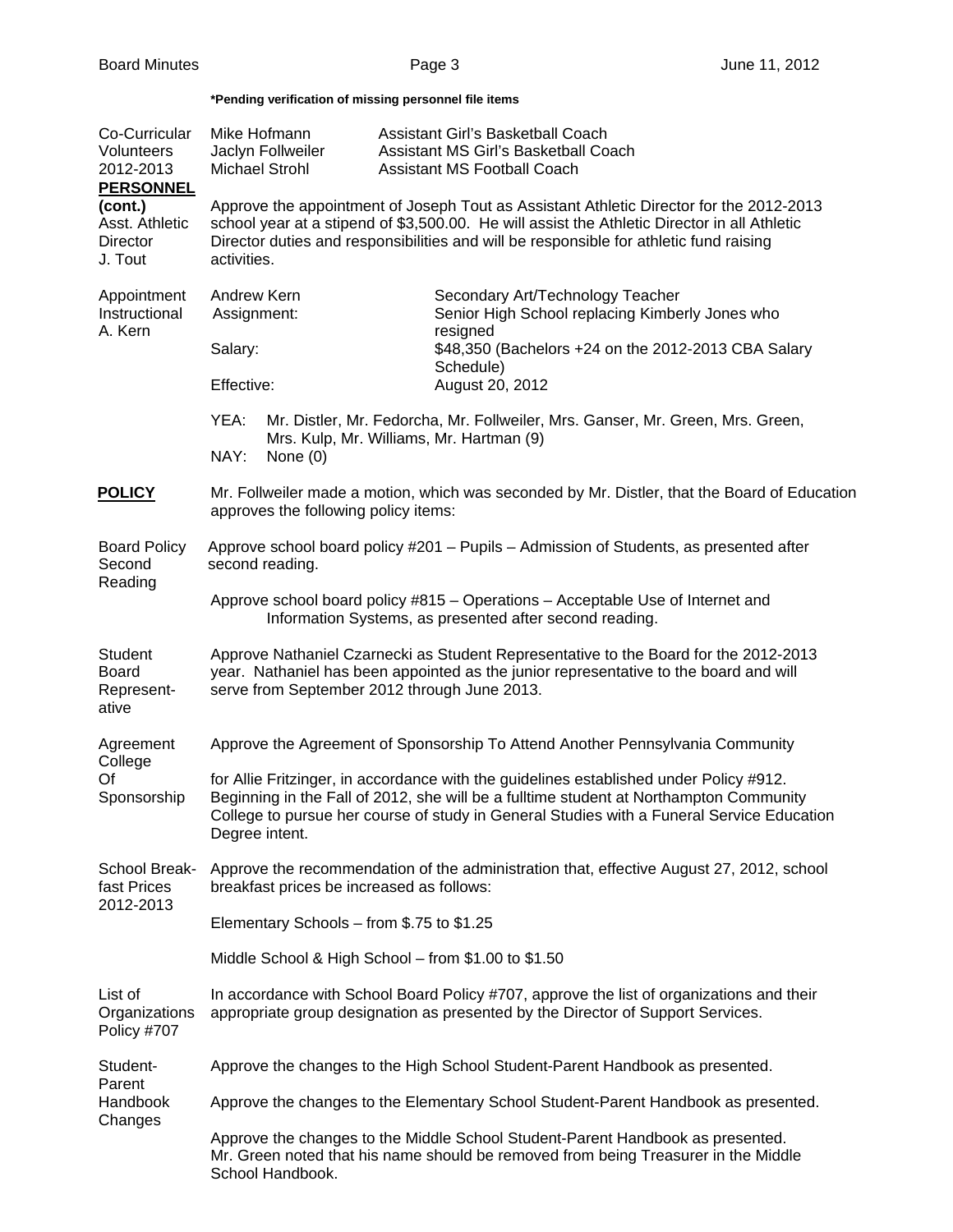| Board Minutes |
|---------------|
|               |

|                                                                                          | Mrs. Ganser noted that as was the case with the lunch prices, the increase in breakfast prices<br>was due to a new funding formula mandated by the state.                                                                                                                                                                                        |  |  |
|------------------------------------------------------------------------------------------|--------------------------------------------------------------------------------------------------------------------------------------------------------------------------------------------------------------------------------------------------------------------------------------------------------------------------------------------------|--|--|
|                                                                                          | YEA:<br>Mr. Distler, Mr. Fedorcha, Mr. Follweiler, Mrs. Ganser, Mr. Green, Mrs. Green,<br>Mrs. Kulp, Mr. Williams, Mr. Hartman (9)<br>NAY:<br>None $(0)$                                                                                                                                                                                         |  |  |
| <b>CURRIC-</b><br><b>ULUM AND</b><br><b>INSTRUC-</b><br><b>TION</b>                      | Mr. Distler made a motion, which was seconded by Mrs. Kulp, that the Board of<br>Education approve the following curriculum and instruction item:                                                                                                                                                                                                |  |  |
| Title I &<br>Title IIA-<br>2012-2013                                                     | Approve to authorize proper officials to execute contracts for Title I and Title IIA for the 2012-<br>2013 school year.                                                                                                                                                                                                                          |  |  |
| <b>CLIU #21</b><br>Notice of<br>Adoption of<br>Policies,<br>Procedures &<br>Use of Funds | Approve to adopt the Carbon Lehigh Intermediate Unit's Notice of Adoption of Policies,<br>Procedures and Use of Funds by School District for submission with the 2012-2013 IDEA B,<br>Section 611 project application, as presented.                                                                                                             |  |  |
| <b>CLIU #21</b><br>Archipelago<br>Learning<br>Program<br>Agreement                       | Approve to authorize proper officials to enter into an agreement with the Carbon-Lehigh<br>Intermediate Unit #21 to provide instructional technology related services through the<br>Archipelago Learning Program for a three year agreement commencing on July 1, 2012.                                                                         |  |  |
| <b>CLIU</b><br><b>Driver</b><br>Education<br>Program                                     | Approve to authorize proper officials to ratify a contractual agreement between the Northern<br>Lehigh School District and the Carbon Lehigh Intermediate Unit #21 to continue the Driver<br>Education Program in our district at a cost of \$2,000.00, an decrease of \$200.00 over last year,<br>effective July 1, 2012 through June 30, 2013. |  |  |
|                                                                                          | YEA:<br>Mr. Distler, Mr. Fedorcha, Mr. Follweiler, Mrs. Ganser, Mr. Green, Mrs. Green,<br>Mrs. Kulp, Mr. Williams, Mr. Hartman (9)<br>NAY:<br>None $(0)$                                                                                                                                                                                         |  |  |
| <b>NEW</b><br><b>BUSINESS</b>                                                            | Mr. Hartman recognized and welcomed newly appointed Secondary Art/Technology teacher,<br>Mr. Andrew Kern, who was in attendance.                                                                                                                                                                                                                 |  |  |
| <b>FINANCIAL</b>                                                                         | Mr. Fedorcha made a motion, which was seconded by Mr. Follweiler, that the Board of<br>Education approve the following financial items:                                                                                                                                                                                                          |  |  |
| Financial<br>Reports                                                                     | Approve the Following Financial Reports:<br>General Fund month of April & May<br>NLMS Student Activities Account month of May<br>NLHS Student Activities and Scholarship Acct for the month of May                                                                                                                                               |  |  |
| List of<br><b>Bills</b>                                                                  | Approve the Following List of Bills:<br>General Fund months of May & June 2012<br>Cafeteria Fund month of May 2012<br>Refreshment Stand month of May 2012<br>Capital Construction month of May 2012<br>Capital Projects month of May 2012                                                                                                        |  |  |

Summer Approve a tuition fee of \$30.00 per student for a six-week elementary summer band program<br>Band and also approve a stipend for summer band program director. Camille Vernarr. Ms. Vernarr' and also approve a stipend for summer band program director, Camille Vernarr. Ms. Vernarr's Camp stipend will be equal to the amount collected for student participation but will not exceed \$1,000.00. The fee is the same as last year. The summer band program will run on Tuesday and Thursday mornings from 26, 2012 to July 12, 2012 and then from July 24, 2012 to August 9, 2012.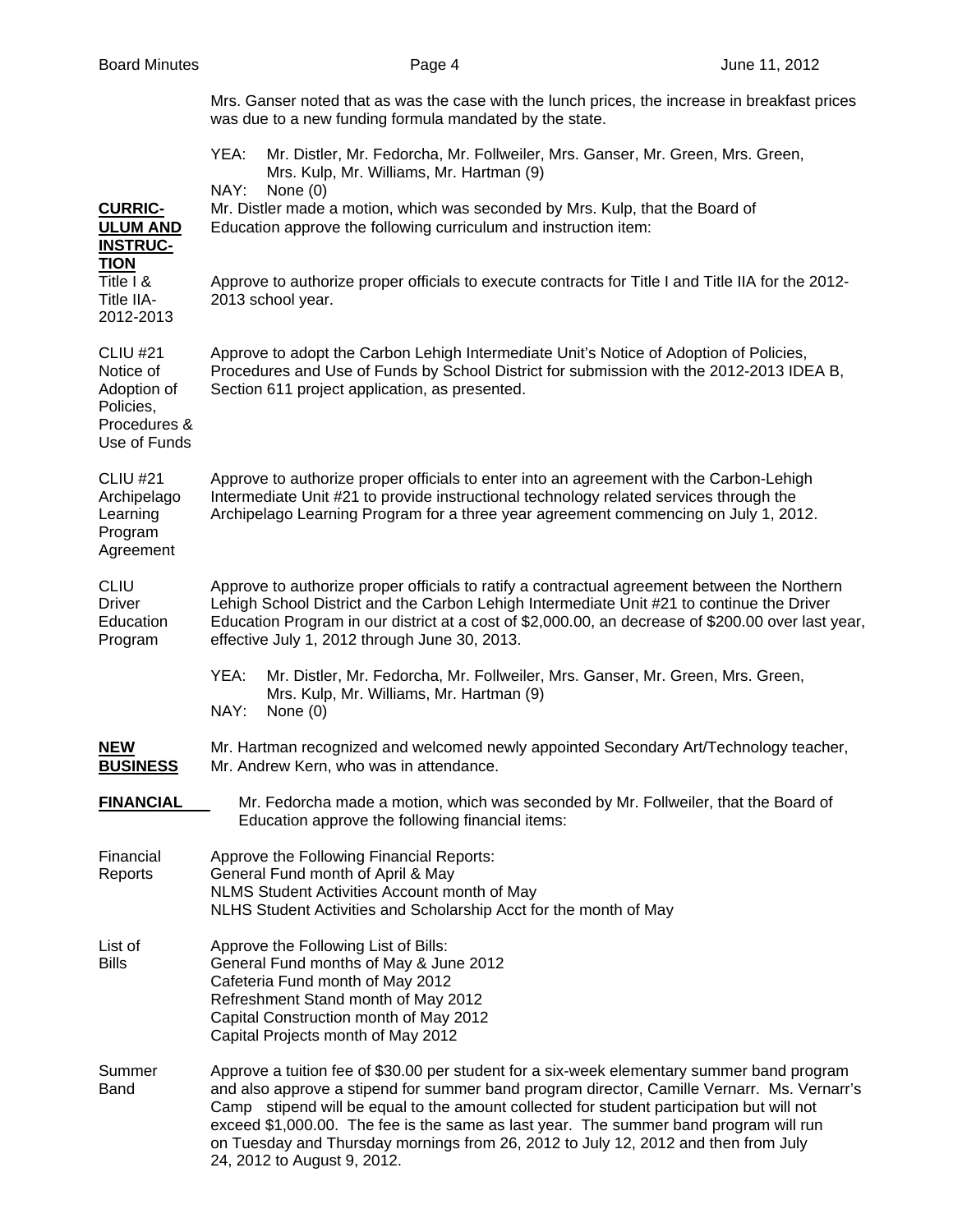| <b>Budgetary</b><br><b>Transfers</b>                                          | Allow business office to complete budgetary transfers for the 2011-2012 end of year audit                                                                                                                                                                                                           |                                                                                                                                                                                                                                                                                                |  |  |  |  |  |
|-------------------------------------------------------------------------------|-----------------------------------------------------------------------------------------------------------------------------------------------------------------------------------------------------------------------------------------------------------------------------------------------------|------------------------------------------------------------------------------------------------------------------------------------------------------------------------------------------------------------------------------------------------------------------------------------------------|--|--|--|--|--|
| Willis of<br>Pennsylvania<br>Ins.Broker                                       | Appoint Willis of Pennsylvania, Inc. as the district insurance broker for Property, Casualty,<br>& Liability insurance for the 2012-2013 school year.                                                                                                                                               |                                                                                                                                                                                                                                                                                                |  |  |  |  |  |
| <b>FINANCIAL</b>                                                              |                                                                                                                                                                                                                                                                                                     |                                                                                                                                                                                                                                                                                                |  |  |  |  |  |
| <u>(cont.)</u><br><b>District</b><br>Insurances                               | Award insurance coverage for the 2012-2013 school year to the following companies:                                                                                                                                                                                                                  |                                                                                                                                                                                                                                                                                                |  |  |  |  |  |
|                                                                               | Commercial Package and Automobile (Vehicle Liability, General Liability Property Insurance and<br>Boiler and Machinery) Graphic Arts (UTICA) National Insurance Company - \$62,226. The<br>premium is an increase of \$3,378 over last year's rate.                                                 |                                                                                                                                                                                                                                                                                                |  |  |  |  |  |
|                                                                               | Commercial Umbrella Liability Insurance - North River Insurance Company - \$14,645.00. The<br>premium is a decrease of \$1,165 over last year's rate.                                                                                                                                               |                                                                                                                                                                                                                                                                                                |  |  |  |  |  |
|                                                                               | \$19,416. The premium is an increase of \$6,907 over last year's rates.                                                                                                                                                                                                                             | School Leaders Error and Omissions Liability - National Union Fire Insurance Company -                                                                                                                                                                                                         |  |  |  |  |  |
| Worker's<br>Compensation<br><b>School District</b><br>Insurance<br>Consortium | Appoint School District's Insurance Consortium as the district's Workers' Compensation<br>carrier for the 2012-2013 school year at an estimated premium of \$62,862.00,<br>approximately a \$1,725.00 increase. This amount is an estimated total, final cost is based<br>on actual payroll figures |                                                                                                                                                                                                                                                                                                |  |  |  |  |  |
| <b>District</b><br>Financial<br>the Institutions<br>the                       | Authorize the following financial institutions to act as approved depositories for school district<br>funds and or temporary investments. The Northern Lehigh School Board further authorizes<br>following financial institutions to transfer funds on deposit to any other bank for the credit of  |                                                                                                                                                                                                                                                                                                |  |  |  |  |  |
|                                                                               | Northern Lehigh School District. The Board further authorizes the Business Manager and/or<br>Superintendent to enter into agreements, supplements or amendments to agreements to<br>implement the foregoing operations for the 2012-2013 school year.                                               |                                                                                                                                                                                                                                                                                                |  |  |  |  |  |
|                                                                               | <b>First Niagra</b><br>Wells Fargo National Bank<br>Commerce Bank of Pennsylvania                                                                                                                                                                                                                   | <b>Prudential-Bache Government Securities Trust</b><br>Pennsylvania Local Government Investment Trust (PLGIT)<br><b>TD Wealth</b>                                                                                                                                                              |  |  |  |  |  |
| Payment of<br>bills Bills In<br>is no July                                    | Approve to grant permission to the business office to pay construction, insurance, and utility<br>that are scheduled for payment during the month of July as required by contract. There<br>scheduled board meeting in July.                                                                        |                                                                                                                                                                                                                                                                                                |  |  |  |  |  |
| Statewide<br>Delinquent<br>Per Capita<br><b>Tax Collector</b>                 | Approve the appointment of Statewide Tax Recovery as the delinquent per capita tax collector<br>for the 2012-2013 school year.                                                                                                                                                                      |                                                                                                                                                                                                                                                                                                |  |  |  |  |  |
| Student<br>Accident &<br>Athletic<br>for Insurance<br>Carrier                 | the 24-hour rate.                                                                                                                                                                                                                                                                                   | Appoint First National Insurance Agency, LLC as the 2012-2013 Student Accident and Athletic<br>Insurance Carriers. The renewal rate is \$14,242.00, to include all interscholastic sports, band<br>and cheerleading. Voluntary school coverage is \$22.00 for the school time rate and \$88.00 |  |  |  |  |  |
| <b>Board</b><br>Secretary &                                                   | Pennsylvania, Inc.                                                                                                                                                                                                                                                                                  | Approve to renew the following expiring bonds for the 2012-2013 fiscal year through Willis of                                                                                                                                                                                                  |  |  |  |  |  |

Treasurer Bonds A \$50,000 Board Secretary Bond for the term of July 1, 2012 to July 1, 2013 at an annual<br>2012-2013 premium of \$175.00. premium of \$175.00.

> A \$50,000 Board Treasurer Bond for the period July 1, 2012 to July 1, 2013 at an annual premium cost of \$269.00.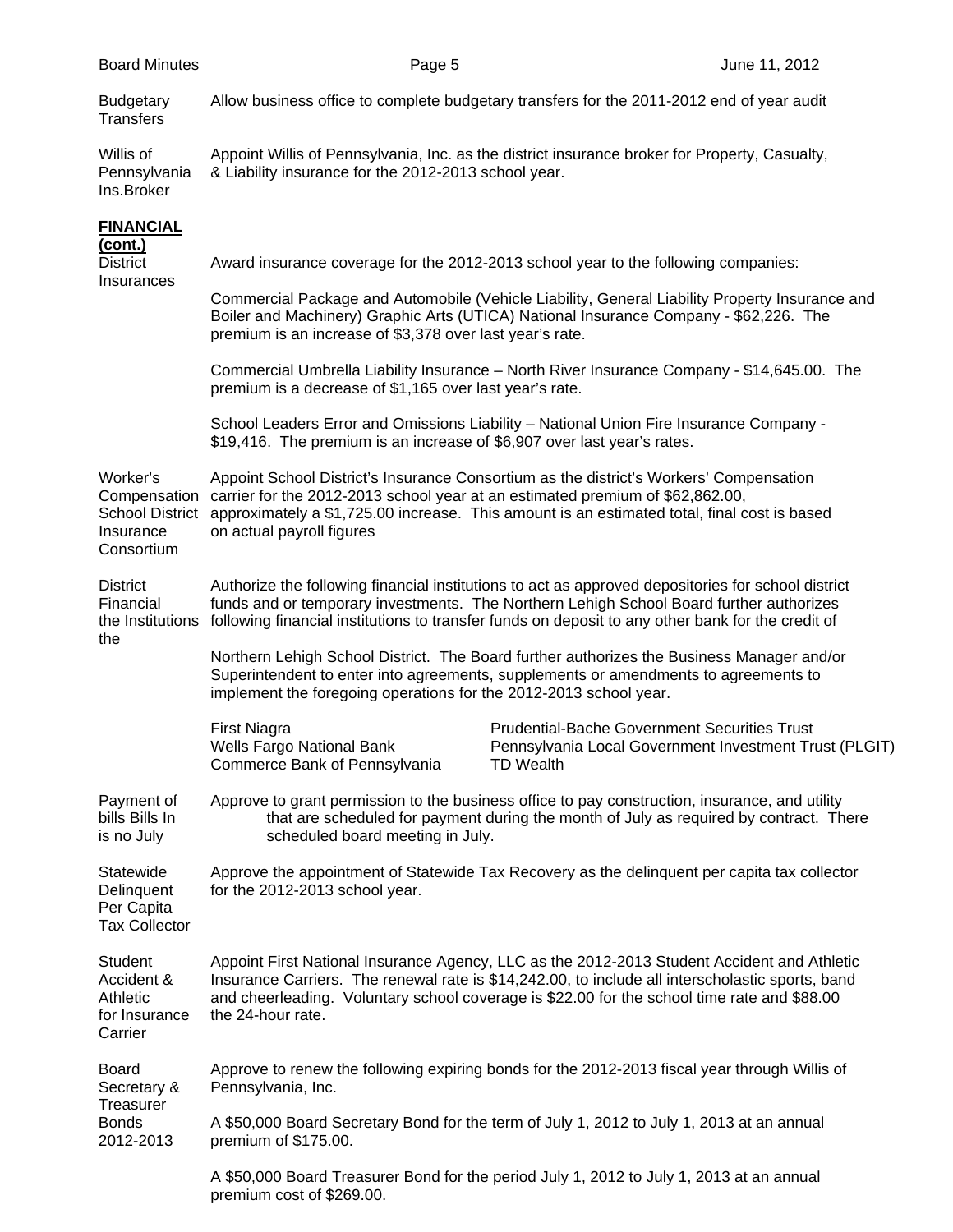| California<br><b>First Leasing</b><br>Corporation<br>Computer<br>of Leasing | Upon final approval of the Proposed Final 2012-2013 Budget as presented at the April 10, 2012<br>board meeting, approve the lease of laptops, laptop carts, desktop computers and interactive<br>whiteboards for the Middle School and High School from California First Leasing Corporation<br>18201 Von Karman Ave, Suite 800, Irvine CA 92612 for \$50,000.00 per year with a lease term<br>36 months and a one dollar (\$1) buyout option at end of the lease agreement: |                                                           |                                                                                                                  |  |  |  |  |
|-----------------------------------------------------------------------------|------------------------------------------------------------------------------------------------------------------------------------------------------------------------------------------------------------------------------------------------------------------------------------------------------------------------------------------------------------------------------------------------------------------------------------------------------------------------------|-----------------------------------------------------------|------------------------------------------------------------------------------------------------------------------|--|--|--|--|
| <b>FINANCIAL</b><br>(cont.)<br>Commit<br>Assign<br><b>Fund Balance</b>      | Approve to commit and/or assign portions of the June 30, 2012 fund balance for the<br>following purposes (actual amounts to be determined after completion of the 2011-2012<br>audit):                                                                                                                                                                                                                                                                                       |                                                           |                                                                                                                  |  |  |  |  |
|                                                                             | <b>PSERS</b> Increase<br><b>Health Insurance Premiums</b><br>Technology                                                                                                                                                                                                                                                                                                                                                                                                      |                                                           | <b>Replacement Equipment</b><br>Long Range Maintenance                                                           |  |  |  |  |
| School<br>Dentist                                                           | Approve to appoint Dr. Harry Shleifer of Professional Dental Associates as the school dentist for<br>the 2012-2013 school year at the quoted fee of \$1.00 per dental exam needed.                                                                                                                                                                                                                                                                                           |                                                           |                                                                                                                  |  |  |  |  |
| School<br>Physician                                                         | Approve to appoint Dr. Nicole Sully and Dr. Amy Steigerwalt of Parkland Family Health Center<br>as school physicians for the 2012-2013 school year. The fee for grade level physicals<br>will be \$20.00 per physical needed. Consultant services will be provided at no charge.                                                                                                                                                                                             |                                                           |                                                                                                                  |  |  |  |  |
| Football<br>Game<br>Physician                                               | Approve to appoint OAA Orthopedic Specialists to provide football game physicians for the<br>2012-2013 school year at a quoted fee of \$100.00 per regular season game and \$125.00<br>per post-season game. There is no increase over last year's rates.                                                                                                                                                                                                                    |                                                           |                                                                                                                  |  |  |  |  |
| <b>Ticket Prices</b><br><b>Bulldog</b><br>Stadium<br>2012-2013              | Approve the following ticket prices for all athletic events held at Bulldog Stadium effective with<br>the 2012-2013 school year, as presented:                                                                                                                                                                                                                                                                                                                               |                                                           |                                                                                                                  |  |  |  |  |
|                                                                             | Event<br>Varsity Football*                                                                                                                                                                                                                                                                                                                                                                                                                                                   | <b>Start Time</b><br>N/A                                  | <b>Prices</b><br>\$5.00/Adults & \$3.00/Students & Sr.<br>Citizens                                               |  |  |  |  |
|                                                                             | JV/Middle School Football*                                                                                                                                                                                                                                                                                                                                                                                                                                                   | N/A                                                       | \$3.00/Adults & \$2.00/Students/Sr.<br>Citizens                                                                  |  |  |  |  |
|                                                                             | *No change in price from prior year                                                                                                                                                                                                                                                                                                                                                                                                                                          |                                                           |                                                                                                                  |  |  |  |  |
|                                                                             | <b>Varsity &amp; JV Combined Events</b><br>Soccer - Boys & Girls                                                                                                                                                                                                                                                                                                                                                                                                             | <b>Varsity Start Time</b><br>6PM or Later<br>Prior to 6PM | <b>Prices</b><br>\$5.00/Adults & \$3.00/Students/Sr. Citizens<br>\$3.00/Adults & \$2.00/Students/Sr.<br>Citizens |  |  |  |  |
|                                                                             | Field Hockey                                                                                                                                                                                                                                                                                                                                                                                                                                                                 | 6PM or Later                                              | \$5.00/Adults & \$3.00/Students & Sr.<br>Citizens                                                                |  |  |  |  |
|                                                                             |                                                                                                                                                                                                                                                                                                                                                                                                                                                                              | Prior to 6PM                                              | \$3.00/Adults & \$2.00/Students/Sr.<br>Citizens                                                                  |  |  |  |  |
|                                                                             | <b>Middle School Events</b><br>Field Hockey                                                                                                                                                                                                                                                                                                                                                                                                                                  | <b>Start Time</b><br>6PM or Later                         | <b>Prices</b><br>\$3.00/Adults & \$2.00/Students & Sr.                                                           |  |  |  |  |
|                                                                             |                                                                                                                                                                                                                                                                                                                                                                                                                                                                              | Prior to 6PM                                              | Citizens<br>\$2.00/Adults & \$1.00/Students/Sr.<br>Citizens                                                      |  |  |  |  |

Slatington Authorize Administration to enter into contracts with successful bidder for the repaving project at<br>Elementary Slatington Elementary with a not to exceed amount of \$275,000 to be paid from the remaining Slatington Elementary with a not to exceed amount of \$275,000 to be paid from the remaining Repaving money in the construction bonds and additional funds from the Capital projects account, as<br>Project needed. needed.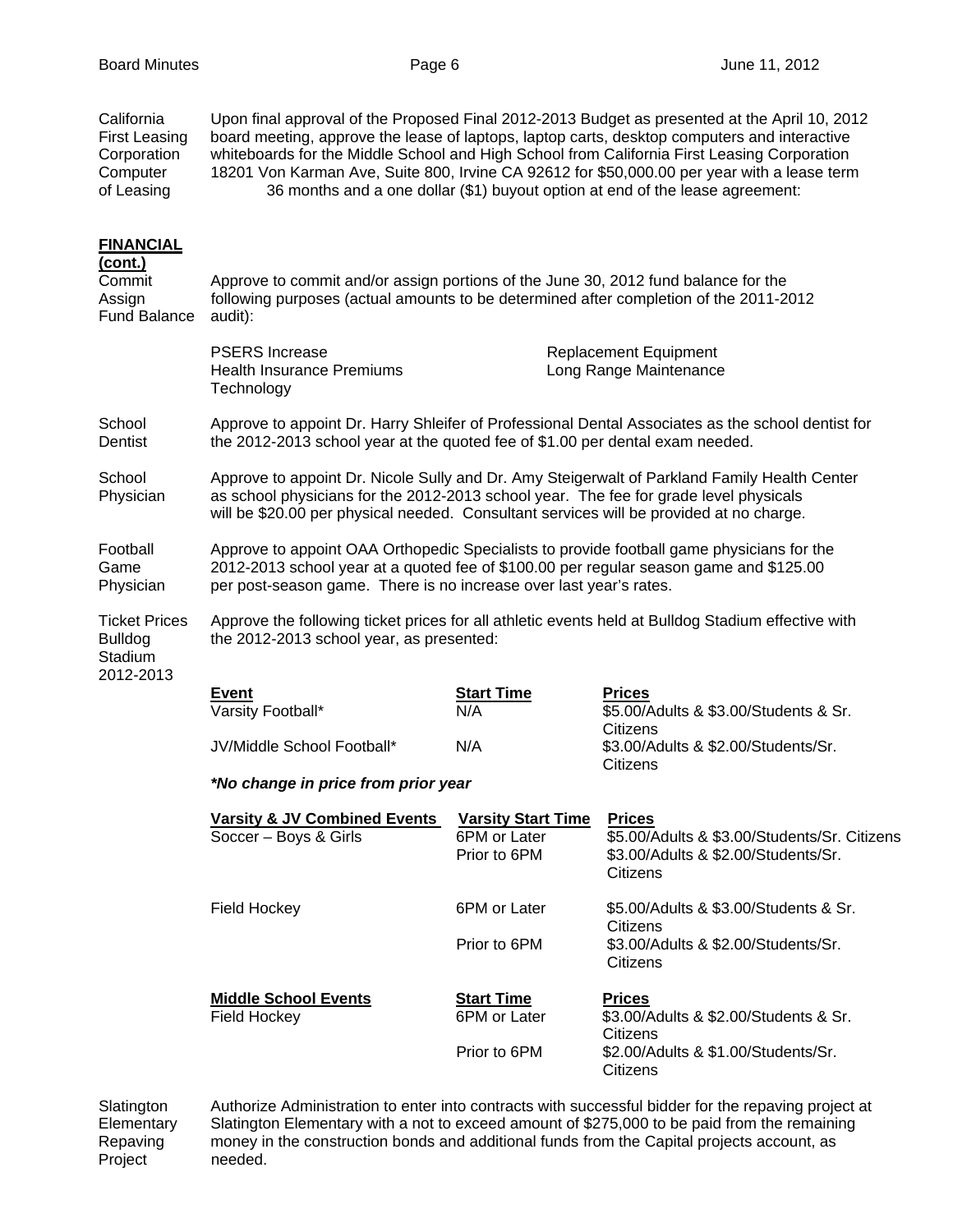Homestead/ Approve the following Homestead/Farmstead Resolution, as presented.

Farmstead Resolution **NORTHERN LEHIGH SCHOOL DISTRICT**

# **2012 Homestead and Farmstead Exclusion Resolution**

#### **FINANCIAL (cont.)**

 **RESOLVED**, by the Board of School Directors of the Northern Lehigh School District, that homestead and farmstead exclusion real estate tax assessment reductions are authorized for the school year beginning July 1, 2012, under the provisions of the Homestead Property Exclusion Program Act (part of Act 50 of 1998) and the Taxpayer Relief Act (Act 1 of 2006), as follows:

> 1. **Aggregate amount available for homestead and farmstead real estate tax reduction.** The following amounts are available for homestead and farmstead real estate tax reduction for the school year beginning July 1, 2012:

a. **Gambling tax funds.** The Pennsylvania Department of Education (PDE) has notified the School District that PDE will pay to the School District during the school year pursuant to Act 1, 53 P.S. § 6926.505(b), as a property tax reduction allocation funded by gambling tax funds, the amount of \$945,914.81.

- b. **Philadelphia tax credit reimbursement funds**. PDE has notified the School District that PDE will pay to the School District during the school year pursuant to Act 1, 53 P.S. § 6926.324(3), as reimbursement for Philadelphia tax credits claimed against the School District earned income tax by School District resident taxpayers, the amount of \$3,273.78.
	- c. **Aggregate amount available.** Adding these amounts, the aggregate amount available during the school year for real estate tax reduction is \$949,188.59.
	- 2. **Homestead/farmstead numbers.** Pursuant to Act 50, 54 Pa. C.S. § 8584(i), and Act 1, 53 P.S. § 6926.341(g)(3), the County has provided the School District with a certified report listing approved homesteads and approved farmsteads as follows:
		- a. **Homestead property number.** The number of approved homesteads within the School District is 3,792.
		- b. **Farmstead property number.** The number of approved farmsteads within the School District is 32.
		- c. **Homestead/farmstead combined number.** Adding these numbers, the aggregate number of approved homesteads and approved farmsteads is 3,824.
	- 3. **Real estate tax reduction calculation.** The school board has decided that the homestead exclusion amount and the farmstead exclusion amount shall be equal. Dividing the paragraph 1(e) aggregate amount available during the school year for real estate tax reduction of \$949,188.59 by the paragraph 2(c) aggregate number of approved homesteads and approved farmsteads of 3,824 (before considering the assessed value of approved homesteads and approved farmsteads having an assessed value below the preliminary calculation of the maximum real estate assessed value reduction amount to be established as the homestead and farmstead exclusion amount), the preliminary calculation of the maximum real estate tax reduction amount applicable to each approved homestead and to each approved farmstead is \$248.22.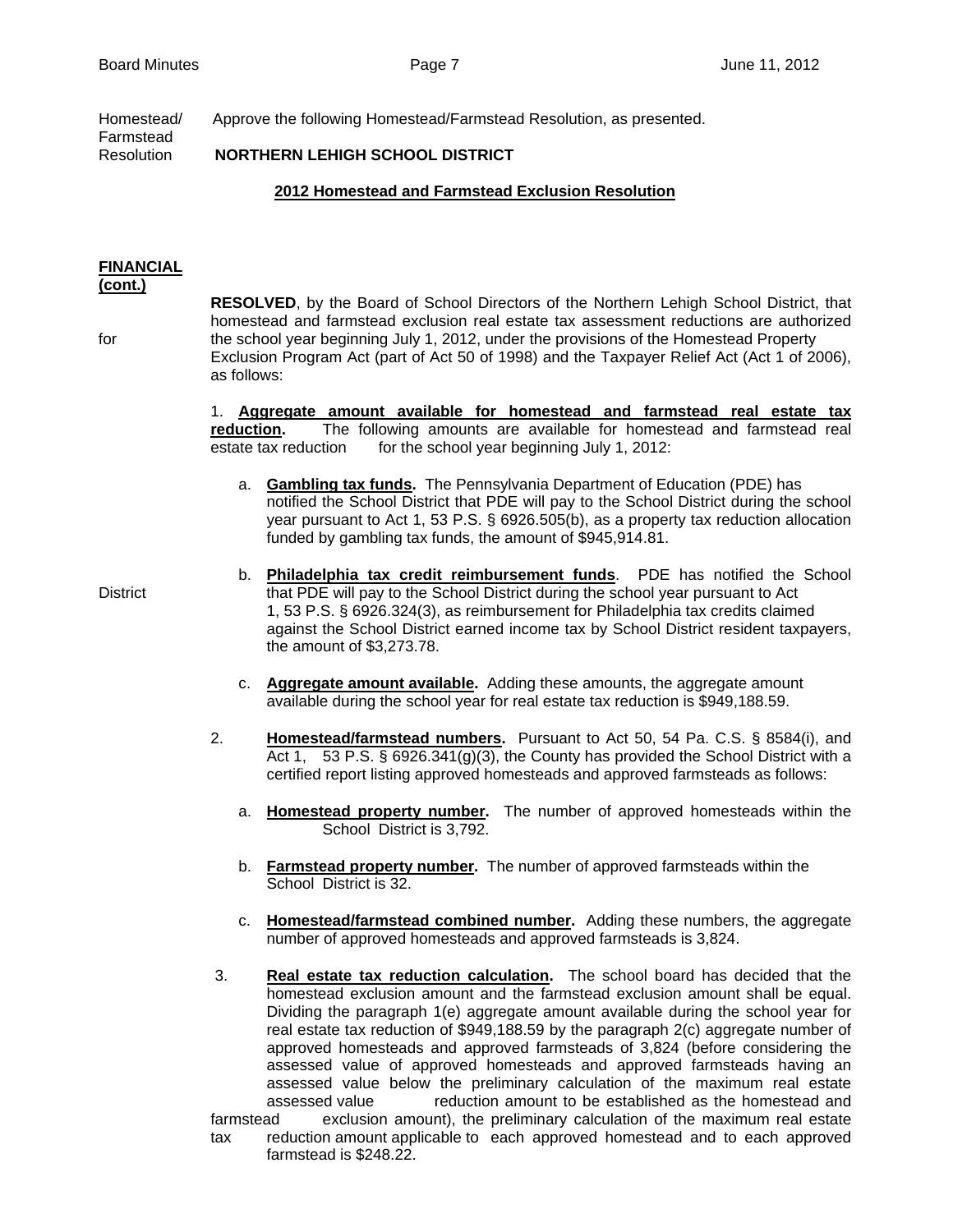Based on calculations provided by the School District Business Office from the best available information and carefully evaluated by the School Board, considering the assessed value of approved homesteads and approved farmsteads having an assessed value below the preliminary calculation of the maximum real estate assessed value reduction amount to be established as the homestead exclusion and the farmstead exclusion amount, an additional aggregate amount of \$3,773.35 will be available during the school year for real estate tax reduction applicable to approximately 3,796 homesteads and farmsteads, resulting in an additional real estate tax reduction amount **FINANCIAL** available for each homestead and farmstead of \$0.97. Adding this additional **(cont.)** amount to the preliminary calculation of the maximum real estate tax reduction amount of \$248.22, the final maximum real estate tax reduction amount applicable to each approved homestead and to each approved farmstead is \$249.19.

> 4. **Homestead exclusion calculation.** Dividing the paragraph 3 maximum real estate tax reduction amount of \$249.19 by the School District real estate tax rate of 64.373 mills (.064373), the maximum real estate assessed value reduction to be reflected on tax notices as a homestead exclusion for each approved homestead is \$3,871.00, and the maximum real estate assessed value reduction to be reflected on tax notices as a farmstead exclusion for each approved farmstead is \$3,871.00.

> 5. **Homestead/farmstead exclusion authorization – July 1 tax bills.** The tax notice issued to the owner of each approved homestead within the School District shall reflect a homestead exclusion real estate assessed value reduction equal to the lesser of: (a) the County-established assessed value of the homestead, or (b) the paragraph 4 maximum real estate assessed value reduction of \$3,871.00. The tax notice issued to the owner of each approved farmstead within the School District shall reflect an additional farmstead exclusion real estate assessed value reduction equal to the lesser of: (a) the County-established assessed value of the farmstead, or (b) the paragraph 4 maximum real estate assessed value reduction of \$3,871.00. For purposes of this Resolution, "approved homestead" and "approved farmstead" shall mean homesteads and farmsteads listed in the report referred to in paragraph 2 above and received by the School District from the County Assessment Office on or before May 1 pursuant to Act 1, 53 P.S.§ 6926.341(g)(3),based on homestead/farmstead applications filed with the County Assessment Office on or before March 1. This paragraph 5 will apply to tax notices issued based on the initial tax duplicate used in issuing initial real estate tax notices for the school year, which will be issued on or promptly after July 1, and will not apply to interim real estate tax bills.

 YEA: Mr. Distler, Mr. Fedorcha, Mr. Follweiler, Mrs. Ganser, Mr. Green, Mrs. Green, Mrs. Kulp, Mr. Williams, Mr. Hartman (9)

NAY: None (0)

**CORR-** The Board of Education received a letter from Lehigh Carbon Community College regarding **ESPON-** their first ever Scholarship Fall Holiday Classic. The correspondence will be distributed to all **DENCE** Board members.

**INFOR-** Minutes of the Lehigh Career & Technical Institute Joint Operating Committee meeting held on **MATION** April 25, 2012 were distributed.

> Minutes of the Carbon Lehigh Intermediate Unit 21 Board of Directors meeting held on April 16, 2012 were distributed.

**ADOPTION** Mrs. Ganser made a motion, which was seconded by Mr. Williams, that the Board of **OF** Northern Lehigh School District for the 2012-2013 school year in the amount of **GENERAL** \$28,106,782.00. **FUND FINAL BUDGET FOR** A 64.373 mill (or \$6.4373 per \$100 of assessed valuation) tax on Real Estate for both **2012-2013** Lehigh and Northampton Counties. No increase of mills over 2011-2012.